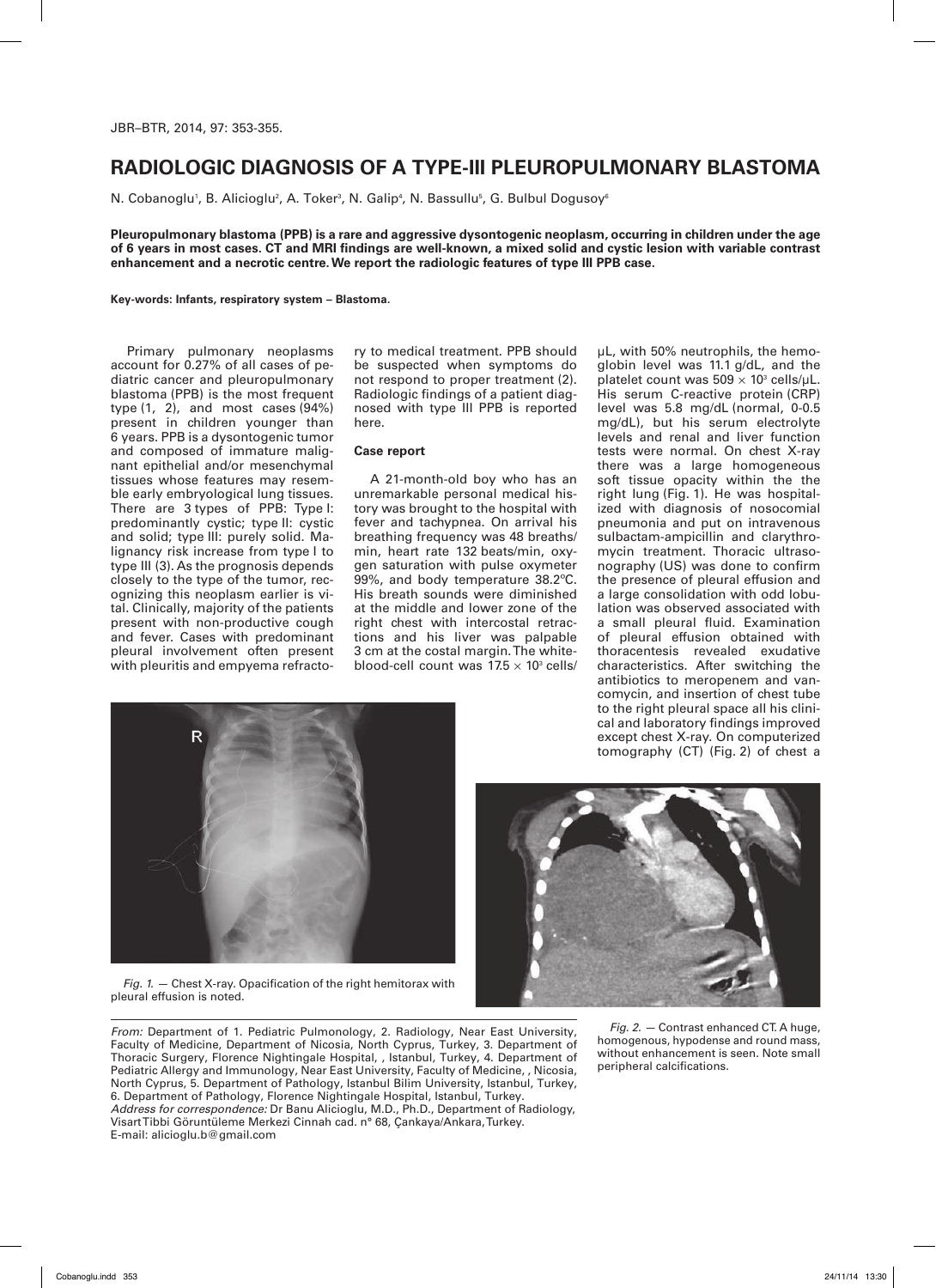

*Fig. 3. —* T2-weighted axial (A) and postcontrast fat saturated T1-weighted coronal (B) scans. Heterogeneous solid mass is seen, nonenhancing haemorrhagic areas of the tumour is noted on postcontrast scan. Broad pleural base of the tumour is distinct with small entrapped pleural effusion. The diaphragm, the heart and the hilar bronchopulmonary structures were displaced. There is no evidence of rib or soft tissue invasion.

huge pleura broad based, hypodense homogeneous round tumor measuring  $10 \times 9 \times 8$  cm in size in the right hemithorax was seen. The tumor was located predominantly on costal and diaphragmatic pleura causing inferior displacement of the right hemidiaphragma; extending medially causing displacement of the broncho-vascular structures. The heart also was shifted leftwards. There was not contrast enhancement of the tumor; only a thin focal peripheral and a few internal calcification were observed. Small entrapped pleural fluid next to the tumor was seen. The middle lobe was collapsed and the lower lobe was underdeveloped; whereas upper lobe was overinflated causing mediastinal shift; some ground glass opacity were observed within the upper lobe. Left lung parenchyma was normal. The mass was very heterogeneous on MRI scans (Fig. 3) the periphery of the tumor was in crescentic configuration without contrast enhancement suggesting haemorrhage, whereas the medial part of the tumor was also heterogeneous with avid enhancement and diffusion restriction. Pleural broad based location of the tumor suggested pleura; the diaphragm, the heart and the hilar broncho-pulmonary structures were displaced, however mediastinal invasion was not suggested. There was not any rib or soft tissue invasion, and mediastinum and spine were normal. A few mediastinal small lymph nodes were observed.

Distant metastasis was excluded with cranial and abdominal MRI,



*Fig. 4. —* Histopathologic appearance. Strong cytoplasmic vimentin positivity (x 200).

bone scintigraphy, and bone marrow smear and biopsy. Right lower lobectomy with negative surgical margins was performed.

In macroscopic examination, a hard, mostly solid, but in some areas cystic seeming whitish yellow tumoral mass, measuring  $7.5 \times 7 \times 7$  cm in diameters, with well demarcated but irregular margins and lobulated contours was observed in right caudal lung lobe. Immunohistochemistry was performed on sections of the mass for the detection of Pancytokeratin (clone AE1/AE3:20/1), Vimentin (clone SRL33), Desmin (clone DE-R-11), CD99 (clone HO36-1.1), Epithelial membrane antigen (EMA, clone GP1.4), Carcinoembryonic antigen (CEA, clone II-7), Smooth muscle actin (SMA, clone asm-1),

Thyroid transcription factor (TTF1, clone SPT24). Immunohistochemically, the cells were vimentin, desmin and CD99 positive (Fig. 4). Final diagnosis was pleuropulmonary blastoma (PPB) type III (solid).

## **Discussion**

CT and MRI features of the tumor were highly suggestive for PPB. Histopathology of the tumor was compatible with the radiologic diagnosis. In our case, CT revealed a very homogeneous and hypo dense round mass with thin peripheral and internal calcifications. On MRI the internal texture of the tumor was very heterogeneous and there was a large haemorrhage and solid enhancing areas with diffusion restriction. It was